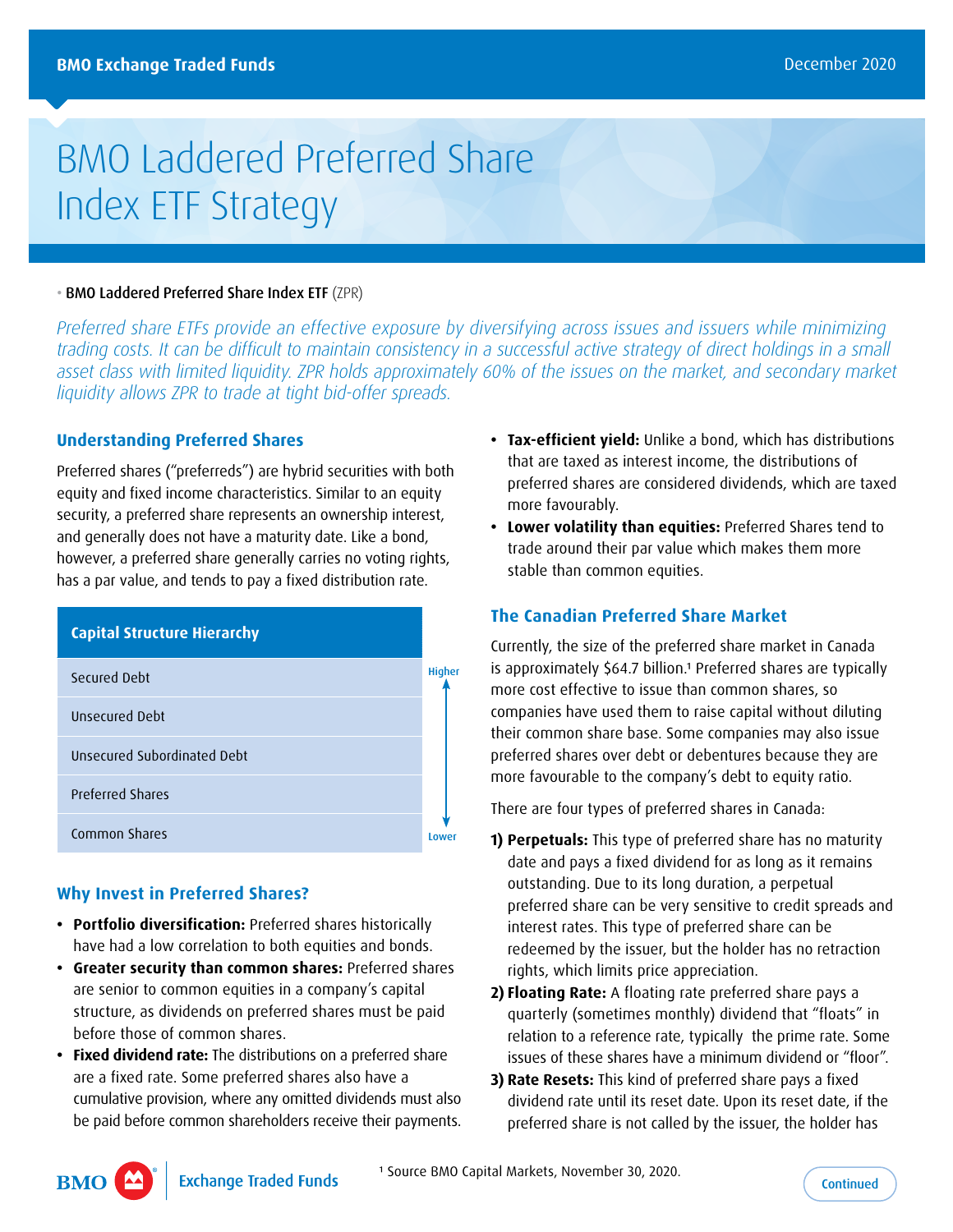<span id="page-1-0"></span>two options. A new fixed dividend rate reflecting the current interest rate environment can be locked-in until the next reset date. The reset rate is predetermined and typically a spread above a Government of Canada bond with a similar term. The holder's other option at reset date is to exchange the issue for a floating rate preferred share.

**4) Retractables:** A retractable preferred share allows the holder to redeem the share at par value on a specified date. For hard retractables, the issuer can only pay cash upon retraction, whereas for soft retractables the issuer can pay either cash or common shares.

| <b>Interest Rate Risk</b> | <b>Credit Risk</b>   | <b>Higher</b> |
|---------------------------|----------------------|---------------|
| Perpetuals                | Perpetuals           |               |
| Retractables              | <b>Floating Rate</b> |               |
| Rate Resets               | Rate Resets          |               |
| <b>Floating Rate</b>      | Retractables         |               |

Source: BMO Asset Management Inc.

In addition to growing in size, the make-up of the Canadian preferred share market has evolved over the last several years. Where perpetual preferred shares historically made up a majority of the market, rate reset preferred shares have grown in popularity, and today have grown to three quarters of the marketplace. There have also been a growing number of non-financial issuers utilizing the preferred share market as a source of financing, providing the asset class with better sector diversification.

#### **The Canadian Preferred Share Market**



Source: BMO Capital Markets (As of November 30, 2020)

**BMO** 

#### **LRCNs and Their Impact on the Preferred Share Market**

The introduction of Limited Resource Capital Notes (LRCN) to the Canadian marketplace occurred in July 2020, as regulators permitted LRCNs as a new way for banks to raise Tier 1 Capital. LRCNs are classified as debt and so for the issuer, they are a less expensive way to raise capital

as interest incurred can be expensed. The capital raised by LRCNs may be used to redeem outstanding preferred shares and so many preferred shares have since pulled to par or even began trading at a premium (especially those with high reset spreads). This may reduce the overall supply of preferred shares.

# **Preferred Share Investing in the Current Market Environment**

The BoC has set its policy rate at 0.25% and has indicated that rates will remain low for a long time. In this ultra low-rate environment, preferred shares are an asset class which offers tax efficient yield (yield is taxed as dividend income) and are less exposed to equity risk (preferred shares are above common shares in the capital structure hierarchy). Rate reset preferred shares are generally less sensitive to interest rates than straight perpetuals which have a much longer duration.

### **Benefits of Laddering**

To further diversify a preferred share portfolio against a rising interest rate environment, an investor can structure rate-resets in a staggered manner. This can be done by organizing the portfolio in a ladder, similar to a bond or a guaranteed investment certificate (GIC) ladder. In this structure, the portfolio is evenly divided by calendar years, or term buckets. Within each term bucket, there will be a number of individual rate reset preferred share issues which have a reset date in the same year. Once the particular issue has reset, it will move to the back of the ladder, again grouped with other individual issues with a reset date of the same year. By doing this, each year a portion of the portfolio will be reset to reflect the current interest rate levels.

Should a particular issue of preferred shares be redeemed by its issuer upon its reset date, the capital would have to be reinvested in other securities. Rather than having a large portion of a portfolio called and a disproportionate amount to reinvest, a laddered process spreads the issues evenly across different terms.This reduces the chances that a large portion of the portfolio will be redeemed and have to be reinvested. Redemption risk is further mitigated by holding a number of preferred shares at each reset year.